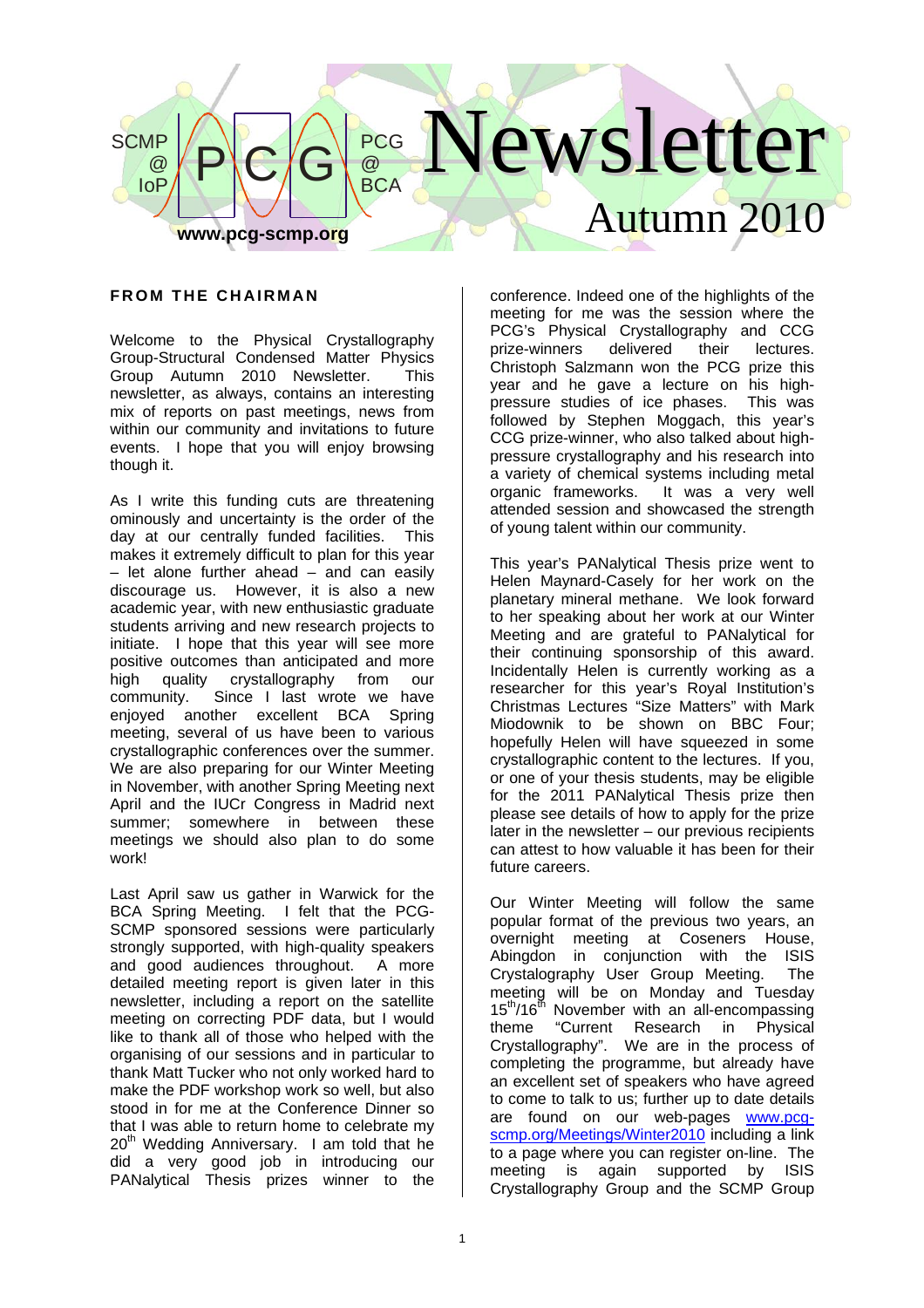of the Institute of Physics and I look forward to seeing you in Abingdon in November.

Next year will see a number of changes within the PCG-SCMP Committee; both Ivana and I will have served our allowed tenures as vice-Chair and Chair and Matt Tucker will gradually transfer his responsibilities to Kirsten Christiansen. We therefore are looking for people to take on the chairing roles within the PCG-SCMP group. If anyone has any suggestions as to who might be suitable (including self-recommendations!) then please get in touch with me or our Secretary, Matt Tucker. Elections will take place at the AGM during the BCA Spring Meeting in April 2011.

Best wishes

David Keen PGG-SCMP Chairman

#### **ANNOUNCEMENTS**

**PANalytical Thesis Prize 2011**

**Call for Nominations** 



The Physical Crystallography Group is pleased to invite entries for the PANalytical Thesis Prize in Physical Crystallography. The prize will be awarded for the best use of techniques or methods of Physical Crystallography in a successfully examined thesis submitted in the period from 1<sup>st</sup> September 2009 to 31<sup>st</sup> December 2010.

To be eligible for the prize, candidates must be a member of the Structural Condensed Matter Group of the IoP and/or the British Crystallographic Association (BCA). Nonmembers may enter the competition but will be required to join the BCA/PCG at the student rate to progress their nomination further (current rate £10 per annum or £27.50 for 3 years of the PhD degree).

To enter the competition, candidates must submit:

(a) a copy of the thesis in electronic format.

(b) a personal statement of not more than 500 words explaining why the thesis should be considered for the prize and including a clear description of the role of Physical Crystallography (as defined on the website

www.pcg-scmp.org or otherwise) in the research.

(c) the names and contact details of two academic referees, one of whom may be the thesis supervisor, who will be able to comment on the thesis research of the candidate.

In order for a thesis to be eligible for the award, the Physical Crystallography element must be central to the work of the thesis, which must also demonstrate a context over and above structural work for its own sake.

Nominations for the prize must be submitted to the PCG-SCMP Chair, Prof. David Keen (david.keen@stfc.ac.uk), by 31<sup>st</sup> January 2011 and the Prize will be awarded at the 2010 BCA Spring Meeting at Keele University, 12-14<sup>th</sup> April 2011.

#### **Vacancies on the PCG-SCMP Committee**

#### **Call for Nominations**

Vacancies for the positions of Chair and Vice-Chair are arising on the PCG-SCMP Committee. Nominations for these positions are invited and should be sent to the current Honorary Secretary/Treasurer, Matt Tucker (matt.tucker@stfc.ac.uk).

Nominations should include the name of the proposer, the name of the seconder and the nomination acceptance by the nominee, confirming his/her willingness to take on the leadership responsibilities for the group, and to contribute to the Committee efforts by actively participating in BCA and PCG-SCMP meetings and meeting organisation. Informal enquiries about the group officers' roles should be<br>directed to the current Chairman directed to the current Chairman (david.keen@stfc.ac.uk).

Elections for these positions will be held at the Annual General Meeting of the PCG-SCMP, which will be held during the BCA Spring Meeting at Keele University, 12-14<sup>th</sup> April 2011.

#### **FUTURE EVENTS**

### **Meeting Calendar**

• PCG Autumn Meeting and ISIS Crystallography Users Meeting, 15- 16<sup>th</sup> November 2010, Cosener's House, Abingdon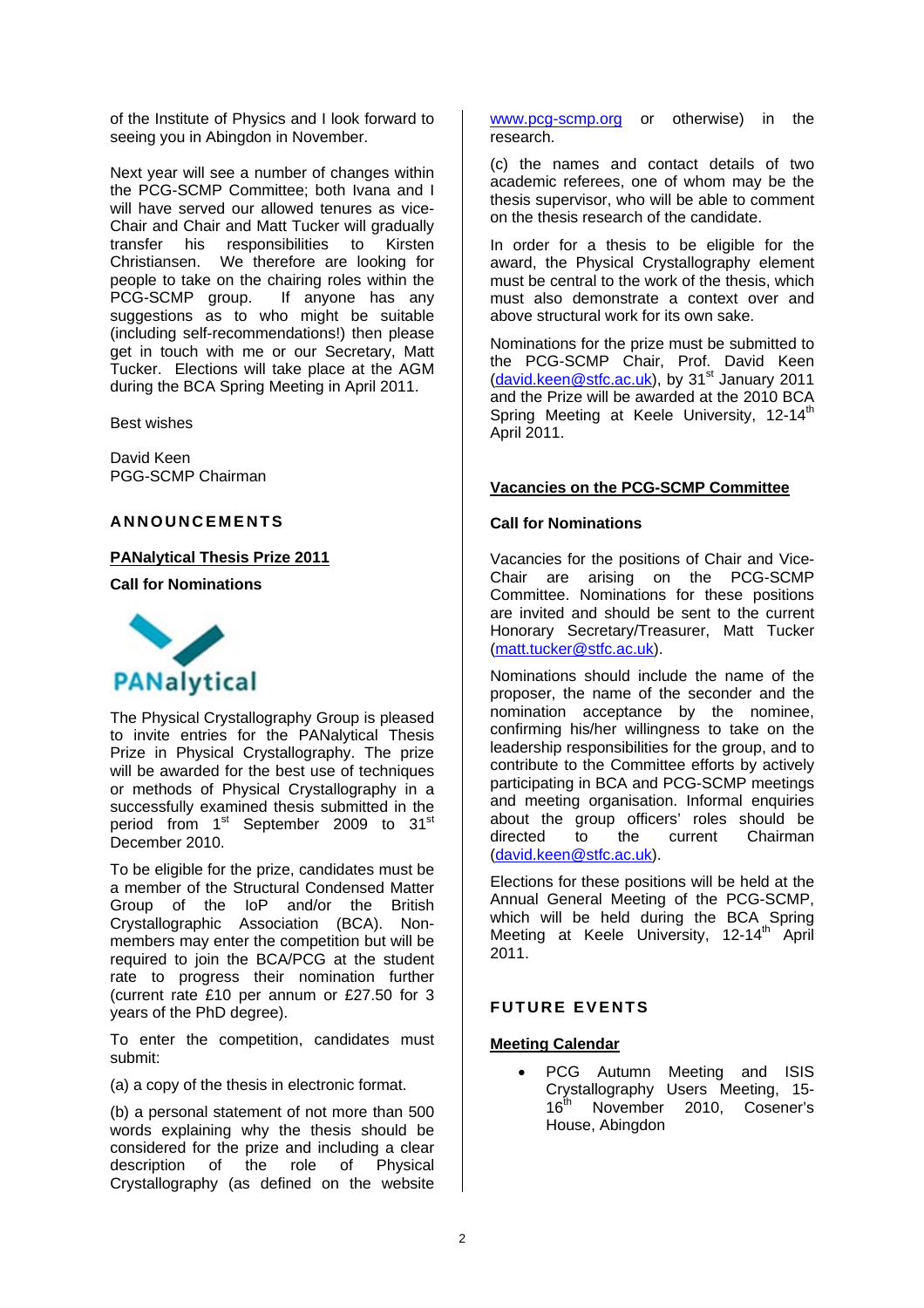- Condensed Matter and Materials<br>Physics (CMMP 09).  $15-17<sup>th</sup>$ Physics (CMMP 09), December 2009, Warwick University
- BCA Spring Meeting,  $12-14^{\text{th}}$  April 2011, Keele University

### **PCG Autumn Meeting, 15-16<sup>th</sup> November 2010, Cosener's House, Abingdon**

Following the success of the format used the last couple of years, PCG Autumn meeting will take place at the Cosener's House, Abingdon,  $15-16^{\text{th}}$  November 2010 (lunchtime-to-November 2010 (lunchtime-tolunchtime), in conjunction with the ISIS Crystallography Users Meeting.

Registration for the meeting is free. For participants working at UK-based research institutions who attend both meetings or the Users meeting only, the usual allowable travel costs and overnight accommodation will be reimbursed. A limited number of rooms have been pre-booked at the Cosener's House for the meeting. The rooms will be allocated on a first come first served basis.

The meeting is themed "Current Research in Physical Crystallography". We hope that the meeting will be of interest to a wide audience, from experienced researchers to PhD students. Confirmed scientific presentations include:

Steve Bramwell (UCL)

Eddie Cussen (Strathclyde) "Examining Lithium Ion Mobility in Crystalline Solids"

Mike Hayward (Oxford) "Breaking Inversion Symmetry with Cation Order – New Route to Multiferroic Materials?"

Joe Hriljac (Birmingham)

Helen Maynard-Casely (RI) - PCG PANalytical Thesis Prize winner 2010

Pam Thomas (Warwick)

Richard Walton (Warwick) "Time-Resolved Structural Studies of Flexible MOFs"

Andrew Wills (UCL)

A poster session will take place in the evening of 15<sup>th</sup> November 2010.

The full scientific programme and the timetable will be posted on the PCG-SCMP wiki (www.pcg-scmp.org).

To register for the meeting, please follow the link given at www.pcg-scmp.org.

# BCA Spring Meeting, 12-14<sup>th</sup> April 2011. **Keele University**



The BCA Spring Meeting 2011 will take place from Tuesday  $12<sup>th</sup>$  April to Thursday  $14<sup>th</sup>$  April 2011 at Keele University. PCG sessions at the meeting will include:

- New Developments at Diamond
- **Local Structure**
- High Pressure and Energetic Materials
- Time resolved structural science
- Cultural Heritage

The deadline for abstract submission for oral contributions is  $29<sup>th</sup>$  October 2010, while poster abstracts can be submitted until  $4<sup>th</sup>$  February 2011.

The scientific programme and further details about the conference will appear at: http://crystallography.org.uk/spring-meeting-2011.

## **NEWS**

## **Prizes and awards**

## **Physical Crystallography Prize 2010**

The Institute of Physics sponsored Physical Crystallography Prize 2010 was awarded to Dr Christoph Salzmann, Lecturer in Physical Chemistry at Durham University, for his work on Ice XV and other forms of solid water.



*Christoph Salzmann (Durham University, Department of Chemistry), winner of the 2010 Physical Crystallography Prize and Dave Keen, Chair of the PCG-SCMP Committee*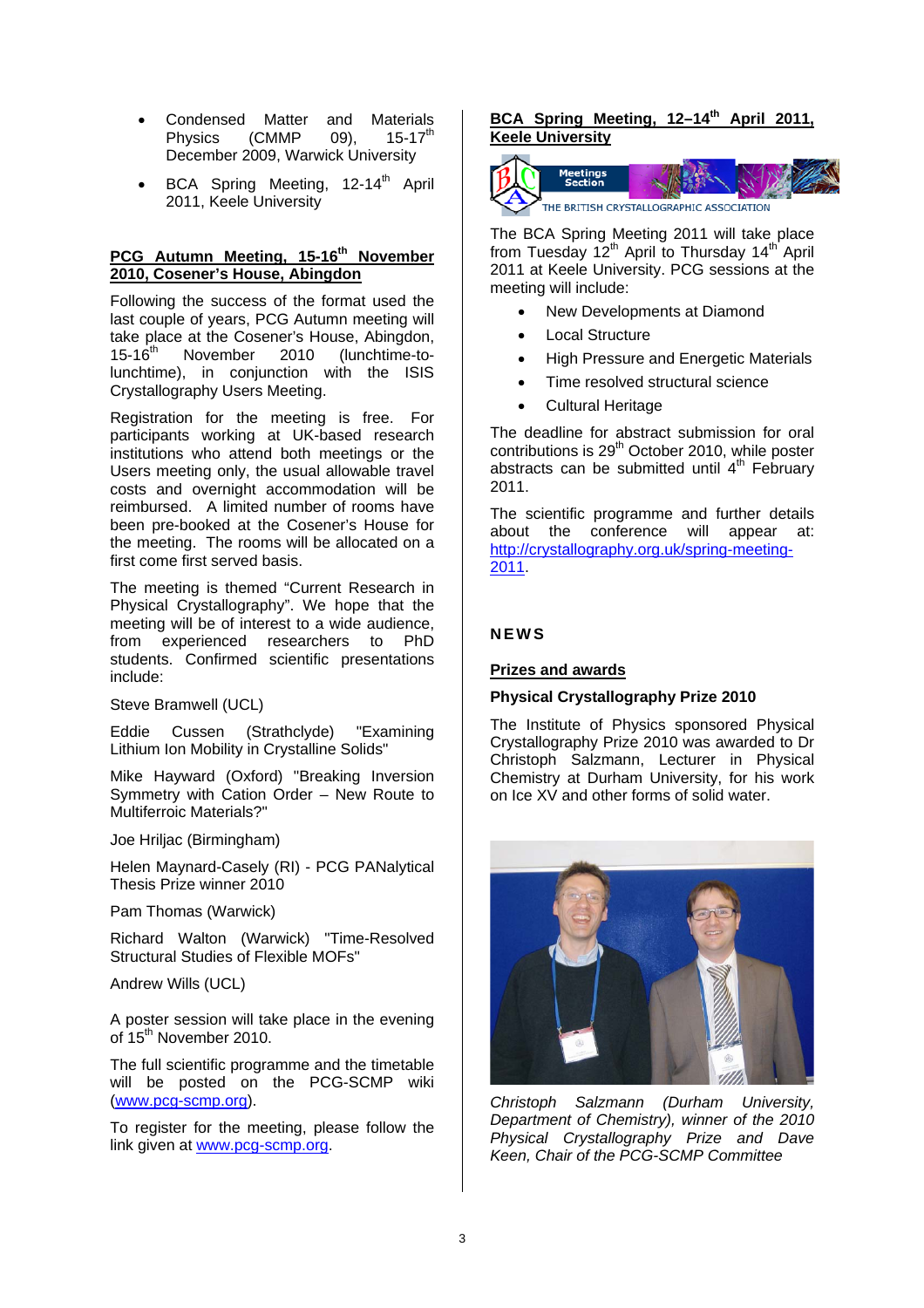The water molecule exhibits immense structural versatility and complexity in its condensed forms in which the  $H_2O$  molecules form extended hydrogen bonded networks. The many phases of ice can be grouped into high- and low-temperature pairs. Hydrogendisordered phases exhibit, subject to the Bernal-Fowler ice rules, orientational disorder of the water molecules, whereas for their hydrogen-ordered counterparts only the energetically most favoured orientations are found. The transition from hydrogen disorder to hydrogen order and the associated decrease in entropy is expected to occur upon cooling. However, the sluggish kinetics of molecular reorientation at low temperatures make the observation of these phase transitions difficult – in most cases, hydrogen disorder is frozen-in upon cooling.

Dr. Salzmann and co-workers showed that doping with hydrochloric acid helps maintain dynamic states to low enough temperatures, so that the phase transitions from hydrogendisordered ices V, XII and VI to their hydrogenordered counterparts ices XIII, XIV and XV can be observed.



*Unit cell of ice XV*

The discovery of ice XV was of particular significance since it has its own region of stability in the phase diagram. Using powder neutron diffraction, it was discovered that ice XV is antiferroelectric which is in clear disagreement with theoretical calculations predicting a ferroelectric structure as the energetic ground state. The crystal structures of the new ordered phases are therefore important benchmarks for testing the quality of the computer models of water.

The crystallographic studies were complemented by calorimetry and Raman spectroscopy which gave detailed insights into the kinetics of the ordering transitions and the hydrogen bonding properties of these exotic forms of ice.

## **PANalytical Thesis Prize 2010**



The PANalytical Thesis Prize in Physical Crystallography 2010 was awarded to Dr Helen Maynard-Casely (Edinburgh) for her thesis entitled "On the Prediction, Rationalisation and Discovery of New Crystal Forms".

The main contribution of Helen's thesis was the solution two high-pressure phases of methane from diffraction data collected in situ, using a combination of x-ray and neutron diffraction diffraction techniques. Both structures were revealed to be more complex than previously thought, departing greatly from the close-packed structures that were expected. It is hoped that now these crystal structures are established, the physical properties of methane at conditions of the Uranian and Neptunian interiors can be constrained more accurately.



*Helen Maynard-Casely (Edinburgh) receiving the PANalytical Thesis Prize 2010 from Dr Paul O'Meara of PANalytical*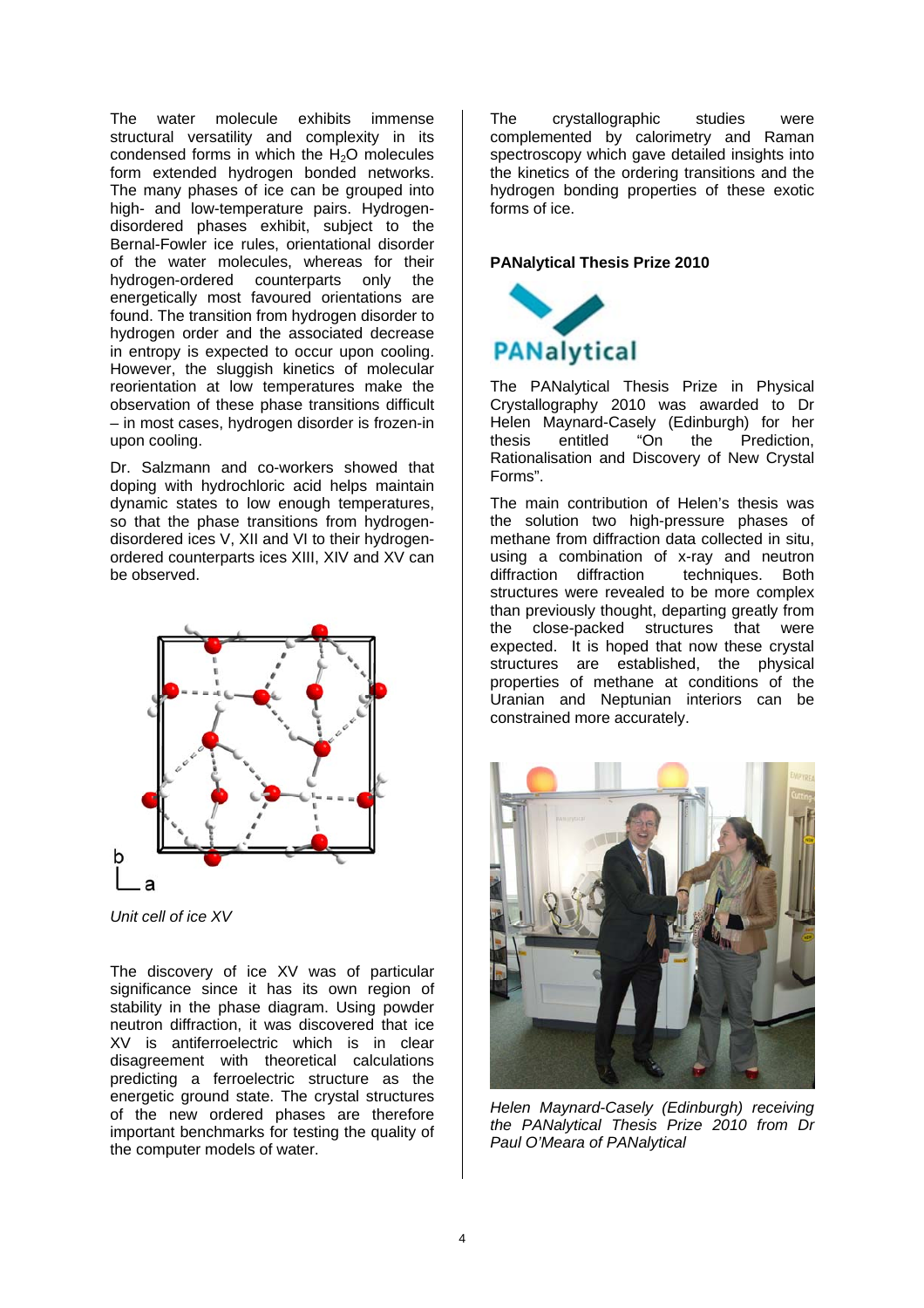### **RECENT EVENTS**

## BCA Spring Meeting, 13-15<sup>th</sup> April 2010. **Warwick University**

The BCA Spring Meeting 2011 featured 19 scientific sessions, including four PCG symposia:

- Electron diffraction (organised by Kirsten Christensen)
- Resonant X-ray diffraction (organised by Peter Hatton)
- New approaches to structure solution (organised by Dave Keen)
- PDF: local structure (organised by Matt Tucker)

The PCG Plenary lecture was given by Lynne McCusker (ETH Zurich) and chaired by David Keen. Lynne outlined a 'witch's brew' of techniques available for structure solution from powder diffraction data in her talk entitled 'Polycrystalline Materials, Powder Diffraction, Electron Microscopy and Charge Flipping – A Remarkable Brew. '



*Dave Keen with the PCG Plenary speaker, Lynne McCusker (ETH Zurich)* 

Lynne demonstrated the benefits and drawbacks of electron diffraction compared to X-ray diffraction with reference to complex zeolitic structures. Lynne also highlighted the advantages of repartitioning data midway through a charge flipping refinement where no symmetry is assumed.

Samantha Callear (ISIS)

The first PCG session of the 2010 BCA Spring Meeting, entitled "Resonant X-ray Diffraction" was chaired by Peter Hatton (Durham University) and gave a fascinating demonstration of the kind of complex systems that can be investigated using resonant

diffraction and other complementary techniques. Manuel Angst (Forschungszentrum Jülich) began the session with an interesting talk on the "Interplay of electronic and structural degrees of freedom in lutetium ferrite" which focused on the magnetoelectric multiferroic LuFe<sub>2</sub>O<sub>4</sub>. Manuel explained how resonant X-ray diffraction at the FeK edge had been used to confirm charge ordering of  $\text{Fe}^{2+}$  and  $\text{Fe}^{3+}$  cations and explain its antiferroelectric structure, whilst polarised neutron diffraction had been used to investigate orbital ordering in the material.

Paolo Radaelli (Oxford University) followed with a fascinating talk entitled "X-ray and neutron studies of multiferroics and frustrated magnets" which showed how subtle structural effects can be elucidated using resonant scattering. Paolo began by looking at the delafossite  $AqNIO<sub>2</sub>$  and demonstrated how resonant scattering at the Ni K edge had revealed charge disproportionation of nickel to  $Ni<sup>2</sup>$ + and Ni<sup>4</sup>+ which had helped to explain the magnetic structure of the material. He then went on to discuss some  $RMn_2O_5$  multiferroic materials and how their domain structures had been investigated using neutron spherical polarimetry and resonant scattering.



*Speakers at the Resonant X-ray Diffraction session: Manuel Angst, Paolo Radaelli and Sean Langridge, with the session organiser Peter Hatton* 

The final talk of the session was given by Sean Langridge (ISIS) under the title "Observing interfacial magnetism in nanoscale films". Sean spoke about some FeRh multilayered systems with a magnetostructural phase transition which was investigated using neutron and resonant X-ray scattering and magnetic dichroism techniques. These nanomagnetic systems are of considerable technological importance and can help in the understanding of magnetic behaviour in other systems of reduced dimensionality.

Emma McCabe (Durham University)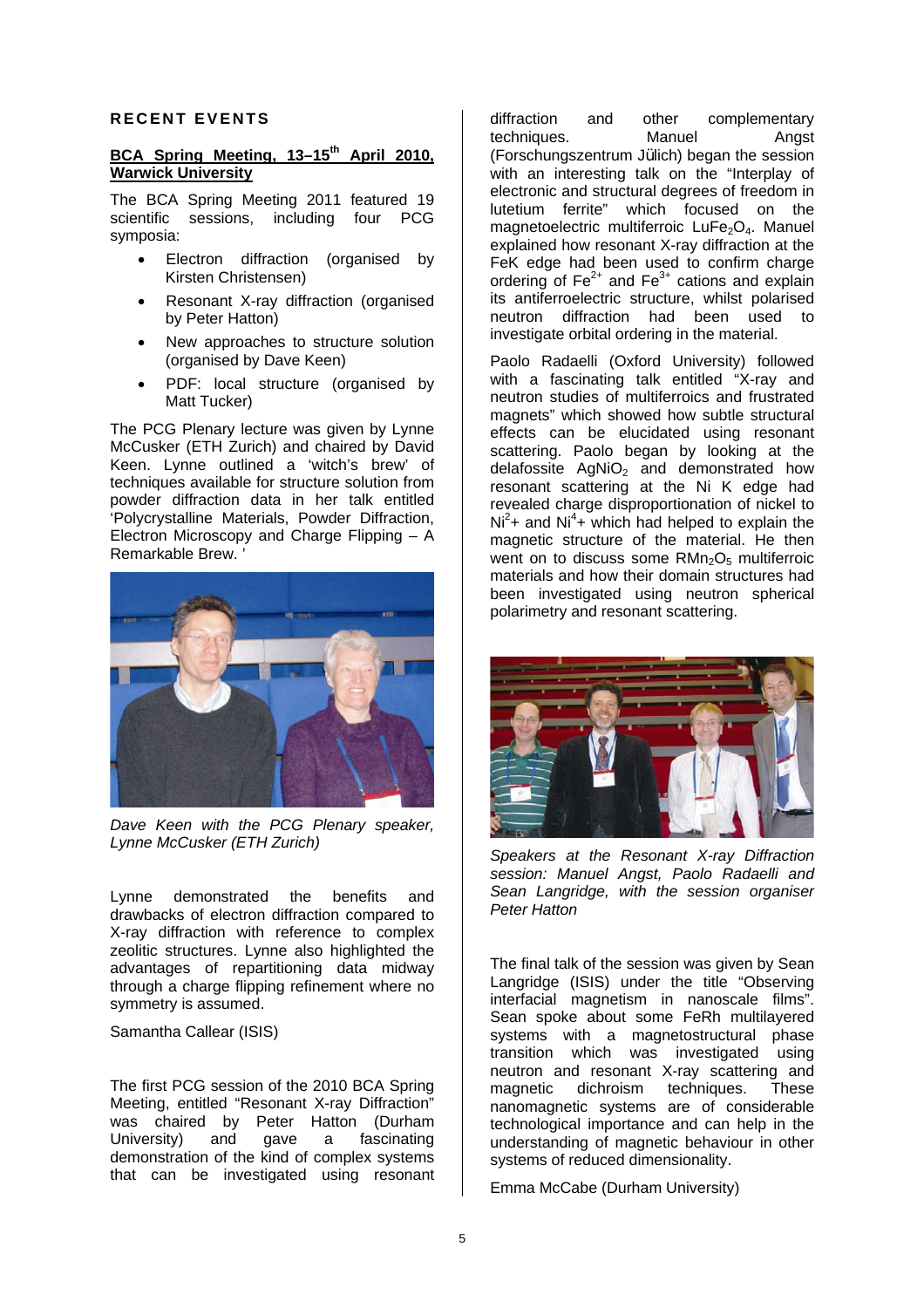The New Approaches to Structure Solution session, chaired by David Keen, was started by Sarah Lister (University of Durham) whose talk entitled 'The Use of Complementary Techniques in Structure Solution from Powders' introduced the benefits of using NMR to probe the local structure. Discussing the  $(MoO<sub>2</sub>)<sub>2</sub>P<sub>2</sub>O<sub>7</sub>$  system which forms superstructures, the information gained from NMR studies was used to aid structure solution. Following this, Maryjane Tremayne (University of Birmingham) discussed the use of a new direct space global optimisation technique for structure solution known as differential evolution in her talk 'Structure Solution of Multicomponent Systems from Powder Diffraction Data.' Using co-crystals as examples, Maryjane demonstrated how the differential evolution technique offers a fast and robust method for convergence of powder X-ray diffraction refinements (from laboratory data) by 'exterminating' three-quarters of the solution minima population. The session was finished with a talk by Paul Midgley entitled 'Towards Routine Structure Solution using Precession Electron Diffraction.'



*Speakers at the New Approaches to Structure Solution session: Maryjane Tremayne, Sarah Lister and Paul Midgle, with session chair Dave Keen*

Paul discussed the use of precession in electron diffraction experiments and noted that although the obtained intensities are not strictly kinematical, they can be used for structure solution. The effectiveness of this technique was shown to be improved when employed in combination with a new charge flipping algorithm that includes the crystal symmetry.

Samantha Callear (ISIS)

Andrew Goodwin gave the first talk of the Pair Distribution Function (PDF): Local Structure session, entitled 'From shells to solar panels – 'solving' the structures of amorphous materials using PDF'. He presented a range of materials and showed that by modelling the PDF for each of these, information on local structure could be obtained. In one example, a zeolitic imidazolate framework material (ZIF), underwent a thermally-induced transition to an amorphous phase and then surprisingly reordered at higher temperatures to give a new denser crystalline phase. PDF analysis showed that the sample actually retained the same local environment although the long range order differed between the crystalline polymorphs. Andrew also demonstrated the possibility of structure 'solution' using amorphous  $CaCO<sub>3</sub>·H<sub>2</sub>O$  as an example. Starting with an ordered atomic configuration and introducing disorder produced the same PDF that was obtained when starting from a random configuration of atoms and introducing order instead. The resultant atomistic model could be regarded as a 'solution' of the amorphous structure.



*Speakers at the Pair Distribution Function (PDF): Local Structure session: Daniel Shoemaker, Samantha Chong and Andrew Goodwin, with session chair Matt Tucker*

Daniel Shoemaker's talk 'Locating atoms in disordered crystals' highlighted exactly why 'interesting things happen when crystals are disordered'. The complex  $Bi<sub>2</sub>Ti<sub>2</sub>O<sub>7</sub>$  possesses a cation 'off-centring problem' where bismuth and oxygen atoms are displaced from their ideal positions. This disruption on long range ordering meant accurate information on the structure could not be obtained from Rietveld analysis alone. Reverse Monte-Carlo (RMC) modelling of the PDF produced a 'snapshot' of the local structure showing the instantaneous deviations in bismuth and oxygen positions. Daniel highlighted another advantage to the PDF method – in the complex  $\text{CuMn}_2\text{O}_4$ ,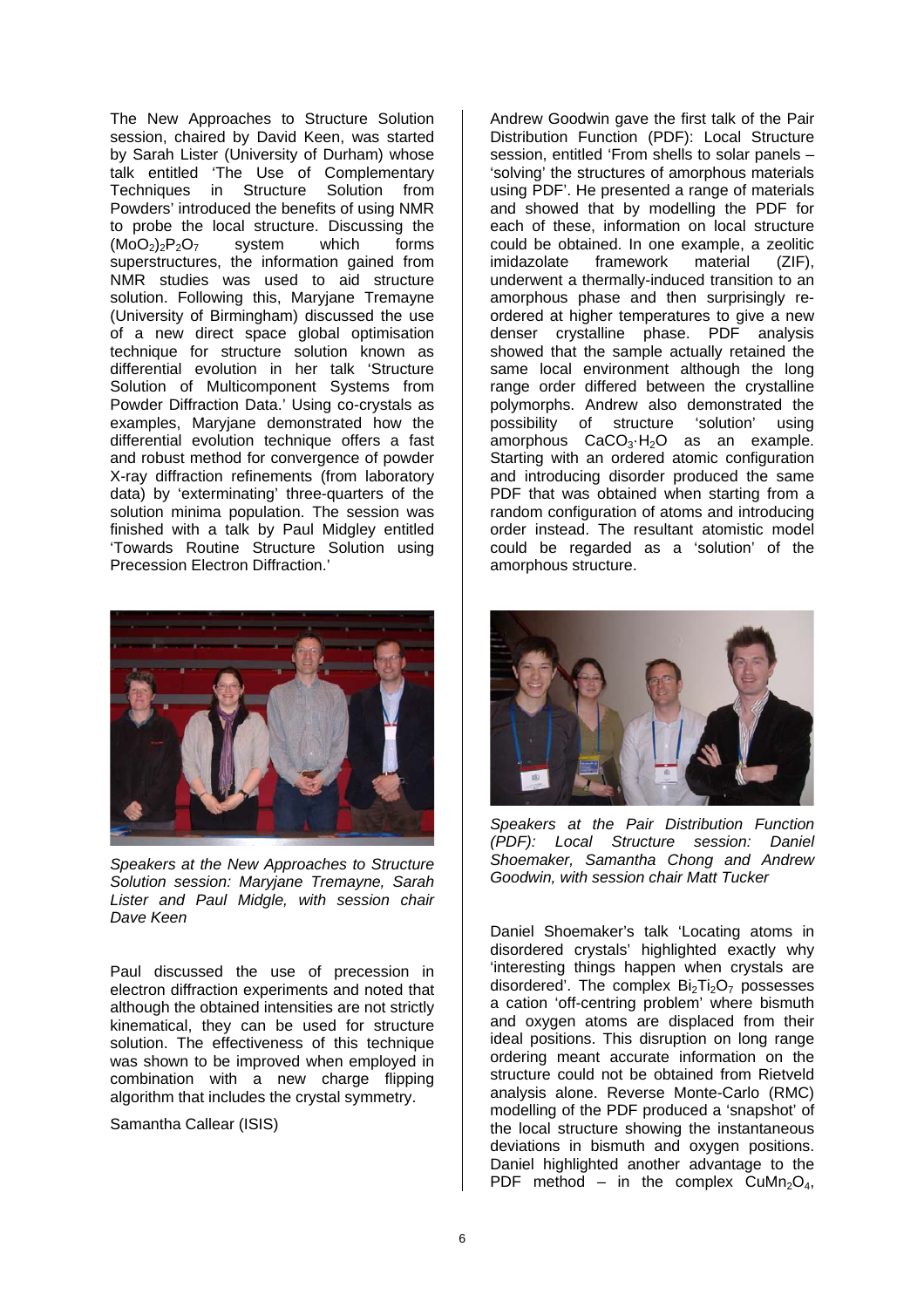disordered copper and manganese atoms adopt both octahedral and tetrahedral geometries. Rietveld refinement would constrain the coordination geometries of manganese and copper to be the same but this is not the case when using the PDF approach. In fact it predicted the existence of Cu3+, which occurs via charge disproportionation in order to avoid Jahn-Teller distortions. Samantha Chong gave the final presentation of the session 'Investigating disorder in a pure Bi A site perovskite using total scattering and RMC modelling'. Samantha presented a perovskite structure that featured a mixture of titanium, iron and magnesium occupying the 'B' site. However, similarly to the problem described by Daniel. Rietveld refinement constrained all B site atoms to be the same, ich led to incorrect bonding coordination according to bond valence sums analysis. Using the RMC method but utilising bond valence sums as constraints on the atomic configuration, the disorder in the system could be more accurately modelled. The results showed there was no significant long or short range ordering for the B-site atoms and that the B-site itself had little structural consequence on the Bi-O bonds.

Nicholas Funnell (University of Edinburgh)

PDF workshop: Local structure, data corrections matters

Following the success of the PDF and Reverse Monte Carlo analysis workshop held before the 2007 BCA spring meeting, this year the PCG organized a hands on workshop: Local structure, data corrections matters. The aim of this workshop was to teach the participants how to collect and correct data for Pair Distribution Function and total scattering analysis.

The workshop started at 2:30 pm on the  $15<sup>th</sup>$ of April (directly after the main BCA Spring meeting in Warwick) and finished 12:30 pm on the 16<sup>th</sup> April. During the first afternoon Prof Alan Soper introduced the key concepts and<br>theory of neutron total scattering of neutron total scattering measurements. He then lead a hands-on session where people could try the GUDRUN program he has written to produce corrected neutron total scattering data. Prof David Keen then gave a talk titled 'Total Scattering Data Correction Tricks of the Trade' where he discussed the practical problems that people may encounter and their solutions. The first

day finished with more discussion over a very nice dinner and some wine.

The second day began with Prof. Alan Soper introducing the key concepts and theory of Xray total scattering measurements. Then after coffee Dr Emma Barney led a hands-on session using the GUDRUN-X program to produce corrected X-ray total scattering data.



*Participants of the PDF: Local structure, data corrections matters workshop* 

The workshop was very successful and useful, with the ~30 participants enjoying themselves and hopefully learning to use the total scattering technique in their research. If you would be interested in attend any future workshops on this topic please email Matt Tucker (matt.tucker@stfc.ac.uk).

Matt Tucker (ISIS)

# **ACKNOWLEDGEMENT**

Many thanks to everyone who contributed to this issue of the PCG-SCMP Newsletter.

Ivana Evans, Durham